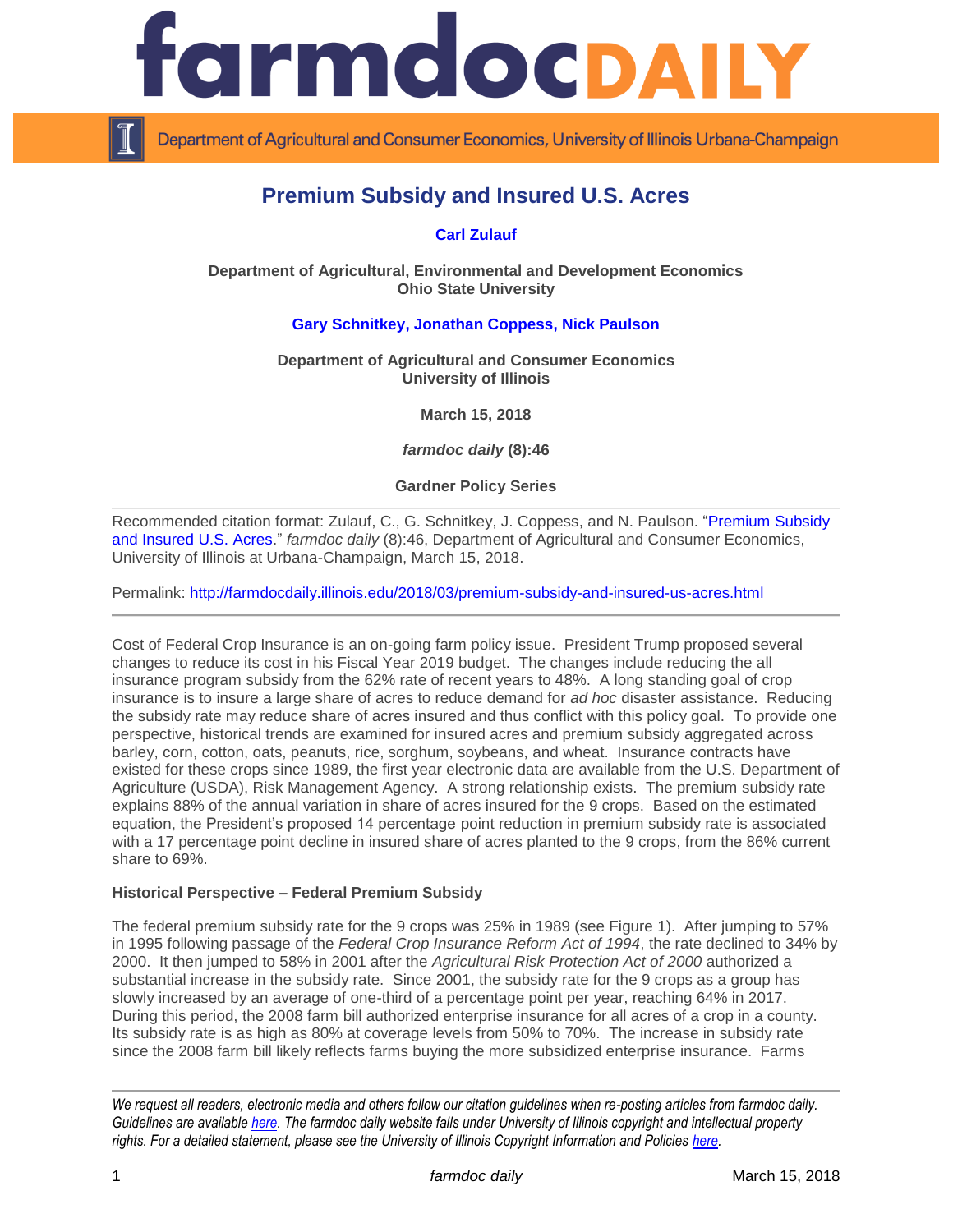could also be buying more subsidized lower coverage levels, but average coverage level bought for the 9 crops has generally increased slightly or remained stable over the last few years.



#### **Historical Perspective – Acres Insured**

Acres insured grew from 96 to 188 million between 1989 and 2001 for the 9 crops (see Figure 2). Insured acres peaked at 223 million in 2013 and 2014, declining to 218 million in 2017 or about the same as in 2012. Share of planted acres insured rose from 37% in 1989 to 76% in 2001 to a peak of 88% in 2015 (see Figure 3). Share of insured acres appears to have plateaued in recent years with 12% to 16% of planted acres not insured. Source of the planted acres data is *[QuickStats](https://quickstats.nass.usda.gov/)* (USDA, Economic Research Service).

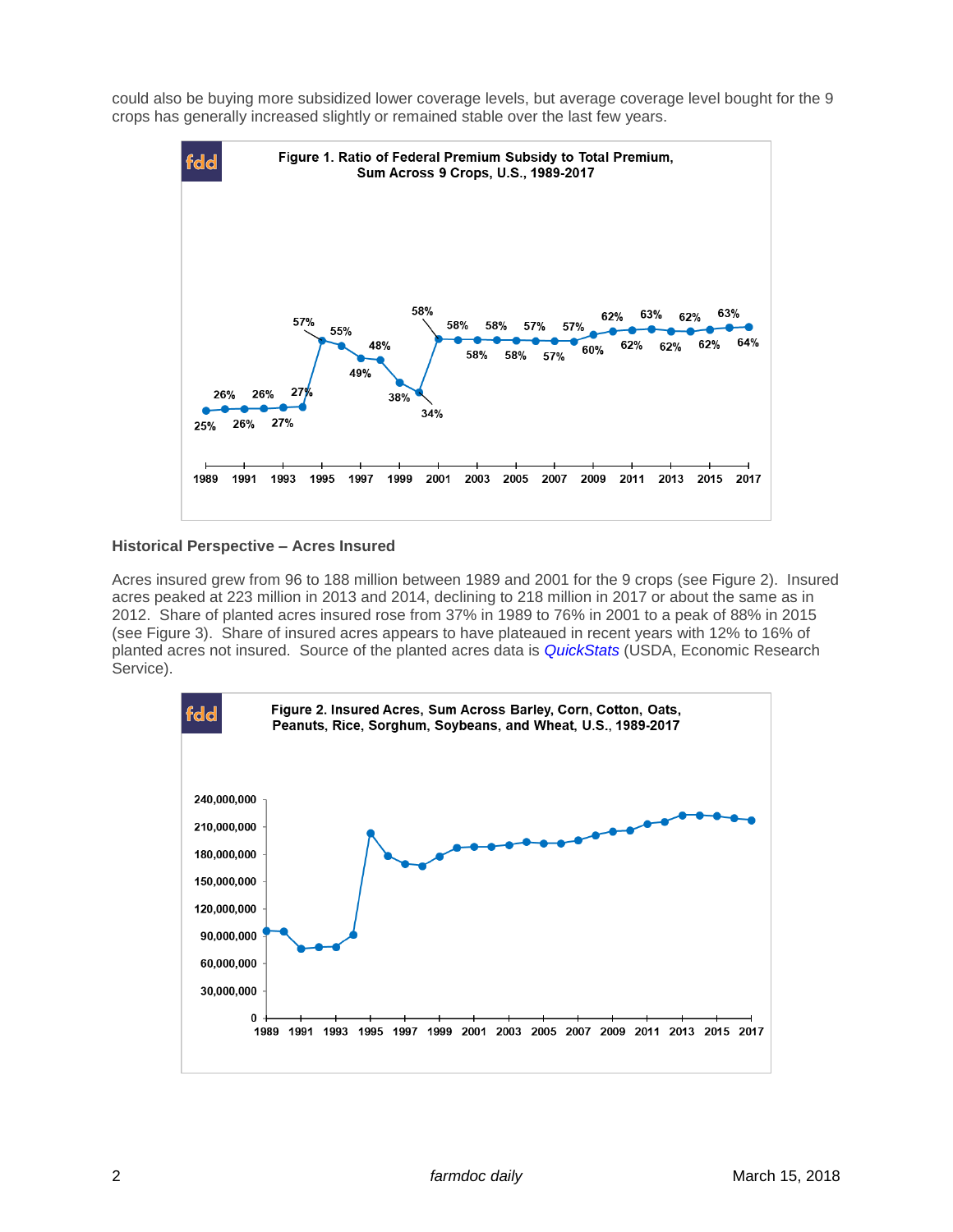

## **Relationship between Insured Acres and Premium Subsidy**

A linear regression line was estimated with share of acres insured regressed on share of premium subsidized by the federal government. A strong relationship exists (see Figure 4). The subsidy rate explained 88% of the variation in annual share of acres insured. A squared subsidy term was added to the linear regression to assess if a nonlinear relationship existed.  $R<sup>2</sup>$  did not increase significantly, implying a linear fit is likely best. The coefficient estimated for the premium subsidy rate was +1.3. It was significant with 99.9% statistical confidence. A +1.3 coefficient implies that each percentage point increase in the premium subsidy rate is associated with a 1.3 percentage point increase in the share of planted acres insured (see data note).



## **Summary Observations**

 This analysis is simple and needs to be repeated using more sophisticated procedures, but it supports the argument that reducing the federal subsidy rate for crop insurance is likely to reduce